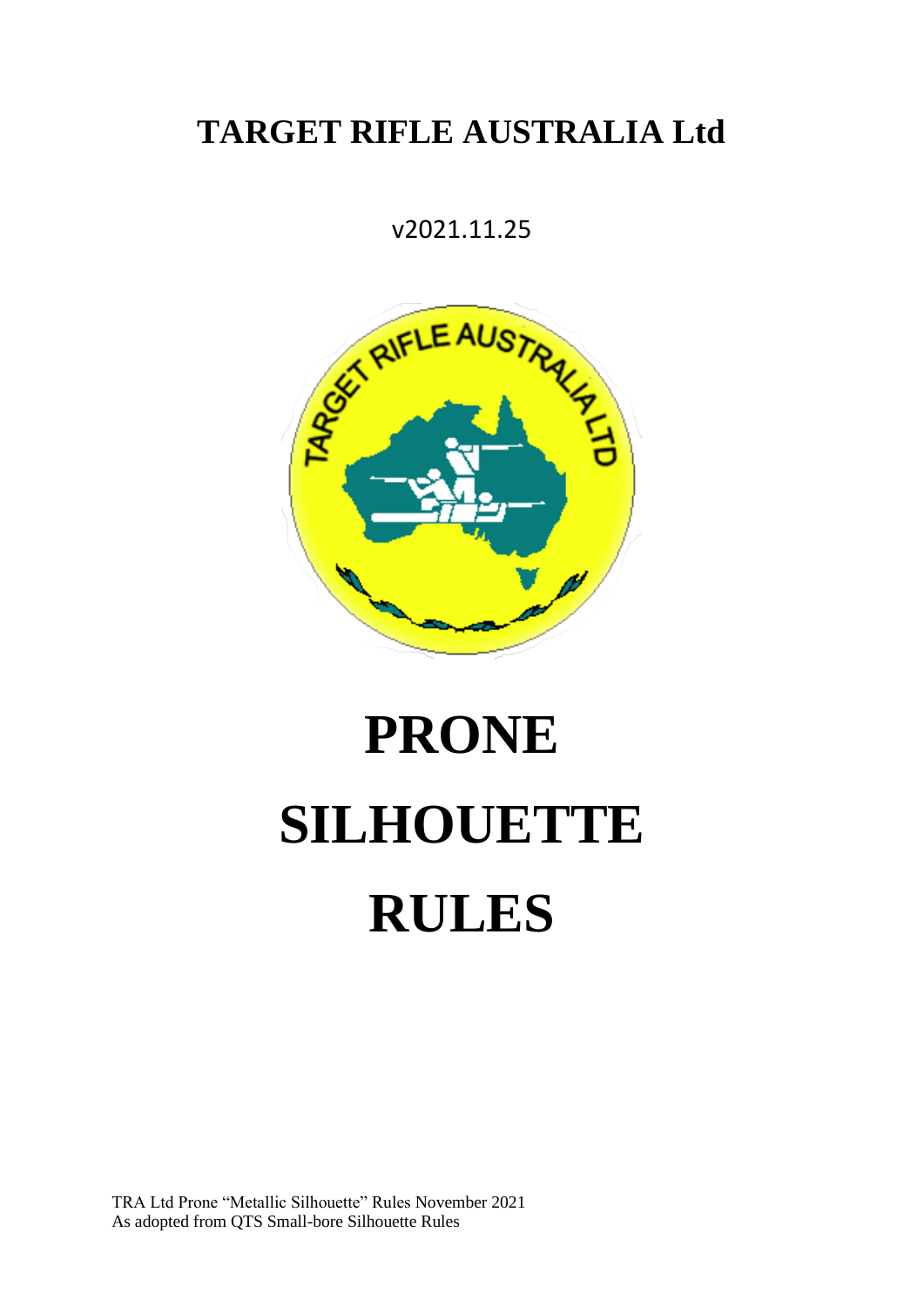#### **STANDARD INSTRUCTIONS**

#### TO BE ANNOUNCED BY RANGE OFFICERS AT EVERY SHOOT

#### Shooters will be called to the firing point

"All bolts are to be open with a Safety Flag inserted in the breech, butts on the ground, no ammunition or magazines are to be placed in your rifle until the START command is given. The action or breech must not be closed until the rifle is pointing down range in a safe direction. Mobile phones must be turned off or muted. \*(On-Call phones may be set on vibrate)

At the commencement of each ten (10) shot string, shooters may stand, sit or kneel in their respective bays with rifle butts on the ground or rifles laid flat. Shooters may not settle in until given the order to do so.

At the end of the first five (5) shots of the 10-shot string. Shooters may stand, kneel, sit or remain prone and get ready for their next five (5) shots.

When shooters have finished each of their ten shot strings, they are to remain in their bays until the STOP command is given. Bolts must be open, magazines removed and safety flags inserted. Shooters may move to their next bay on instruction from the range officer.

At the end of each detail, all rifles must be deemed safe by the range officer before shooters leave the firing point.

Scorers DO NOT move onto the shooting bays until the STOP command is given.

Scorers DO NOT stand up the silhouettes until given the order to do so.

All malfunctions and any other irregularities are to be reported to the Range Officer immediately they occur.

Shooters you will have a four (4) minute time limit for each five (5) shot string. Time calls will be "One Minute to go" "Thirty Seconds to go" and a countdown of the last ten seconds.

\* **"Settle in please shooters"** (give shooters time to settle in).

**"Is there any shooter not ready?"** (Wait a few seconds to ensure all shooters are ready)

#### **"Shooters you may START."**

At the end of each four (4) minutes, or earlier if all shooters are finished – **"Is there any shooter not finished?"** If no reply, continue...

# **"STOP – OPEN BOLTS – REMOVE MAGAZINES FROM YOUR RIFLE AND INSERT SAFETY FLAG."**

**"Shooters confirm your scores with your scorer and move to your next position"– or – "get ready for your next five (5) shots."** 

**"Scorers please stand the silhouettes."** 

For each following five (5) shot string - repeat from \* **"Settle in,"** etc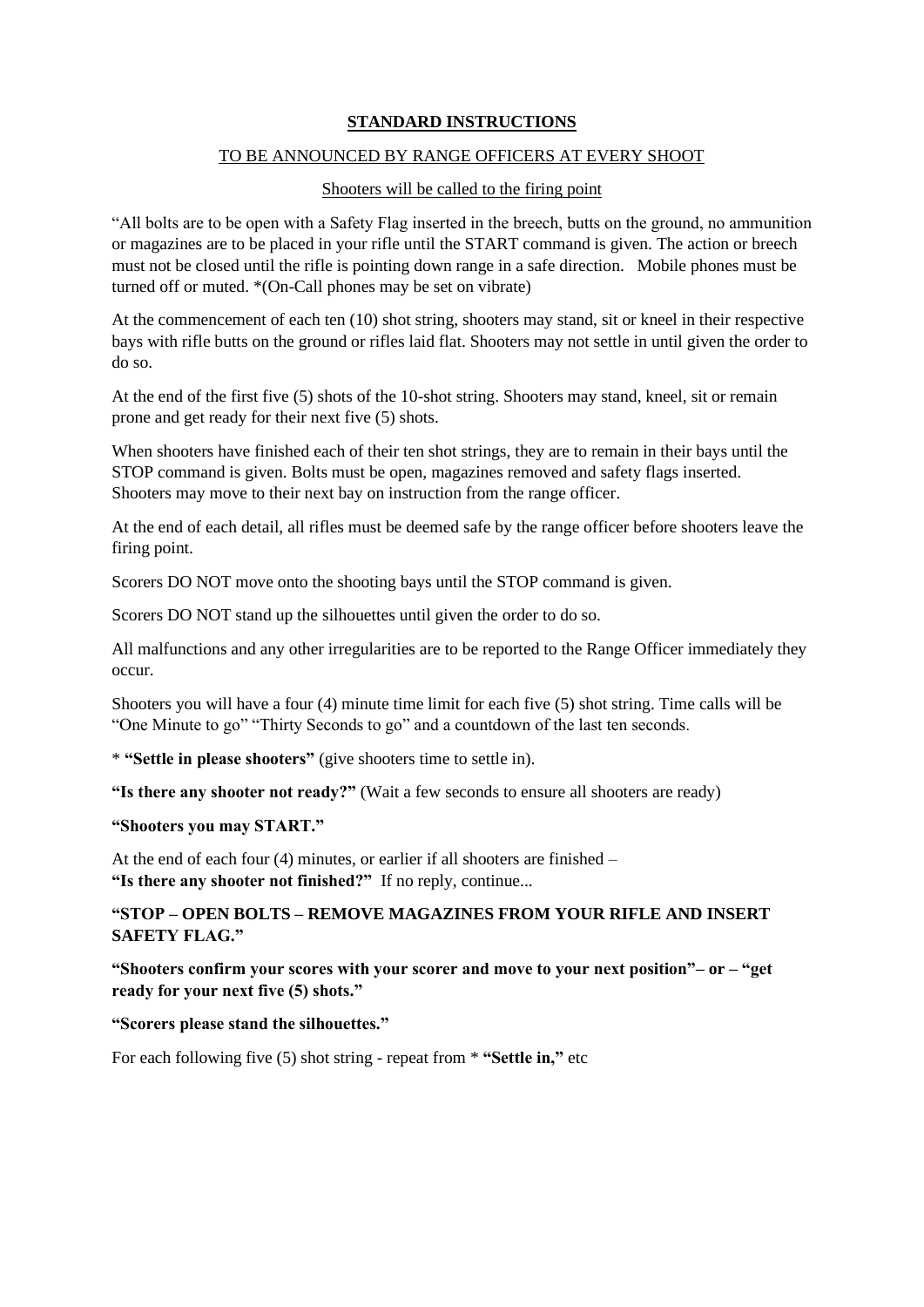# **PRONE METALLIC SILHOUETTE RULES**

#### **Rule 1. Safety:**

- a) Safety must be the first priority on all ranges at all times.
- b) The silhouette range officer's instructions are to be obeyed explicitly at all times.
- c) All shooters are urged to wear eye and ear protection.
- d) Danger flags must be flown when the range is in use.
- e) For the purpose of safety, an open bolt is a bolt which is fully open and back with a Safety Flag inserted in the breech.

#### **Rule 2. Eligibility**:

All persons who are eligible by law may shoot.

#### **Rule 3. Equipment, Specifications and Limitations:**

Any (rifle, devices, equipment, accessories etc) which may give an individual advantage over others and which are not mentioned in these rules and regulations are prohibited. The jury shall have the right, at any time, to examine a shooter's equipment and apparel. The responsibility shall be upon the competitor to submit questionable equipment and apparel for official inspection and approval in sufficient time prior to the beginning of a match so that it will not inconvenience other competitors or officials.

\*These rules have been established to discourage the use of custom made, lightweight target rifles which would have a clear advantage over the rifles for which these rules have been introduced.

Accordingly, competitors should be aware that these rules are subject to ongoing revision in order to specifically exclude rifles which are outside the spirit of the class.

#### **Rule 4. Silhouette Rifles:**

a) **Silhouette rifles:** Maximum specifications to come within factory produced sporting rifles, single shot or repeater, which fire a .22 rim-fire bullet. All tubular magazines, self-loading, automatic, target or modified target rifles are prohibited.

The same rifle must be used for the duration of a competition, unless it is proved defective.

- b) **Weight:** 4.5 Kilos include sling and all accessories.
- c) **Barrels:** Factory produced original equipment with a maximum diameter of 33mm at the face of the breech and tapered to  $19 \text{mm} \pm$  at the muzzle as specified by the manufacturer. A tolerance of +0.1 is allowed for variations in manufacturing. Front and rear sights may be removed from the barrel. Barrels may be replaced with one of similar material (including stainless steel). They must be of the same specifications and profile as the Original Equipment Manufacturer (OEM). The barrel minimum length must be 460mm measured from the face of the breach to the muzzle. The barrel cannot be fluted and the rifling must not stop more than 20mm from the muzzle. The barrel, at a point 50mm in front of the face of the breach, must not measure larger than 33ml in diameter, and then tapering down to the muzzle. The forward ½ (half) of the barrel shall not exceed 21mm in diameter at any point.

\* These rules have been established to discourage the use of custom made, lightweight target rifles which could have a clear advantage over the rifles for which these rules have been introduced.

\*Accordingly, competitors should be aware that these rules are subject to ongoing revision in order to specifically exclude rifles which are outside the spirit of the class.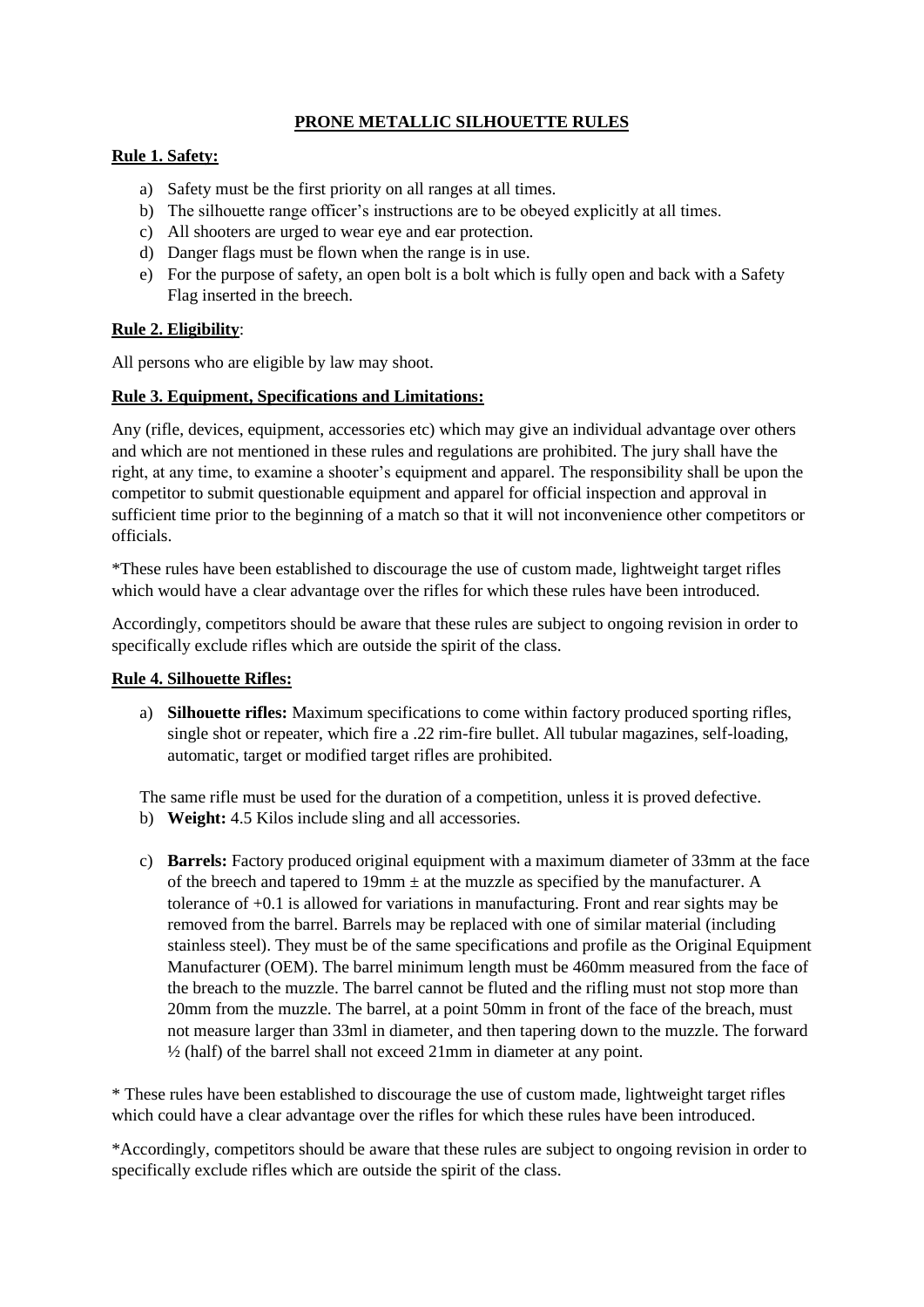- d) **Actions:** Factory produced with original trigger. Lightening or modifications of triggers is to be allowed. Trigger shoe may be fitted. Triggers safe (action must be closed at normal rate without discharging.)
- e) **Stock:** The angle of the pistol grip to be no more than 70 degrees to the line of the bore. Factory produced. No thumb-hole stock to be allowed. Modification to stock, (lengthening or shortening) to be allowed by not more that 75mm from the original factory specifications. Bedding is allowed. Swivels, 40mm single or double point allowed.
- f) **Slings:** Slings are permitted. They must be one piece. To be worn above the elbow of one arm. Manufactured of leather or similar material of straight, non-shaped arm band construction, single or double point. Maximum width 40mm. Both points must be mounted forward of the trigger guard for a two-point sling. A sleeve on the sling is allowed, of soft flexible material no more than 5mm in thickness and no longer than 125mm to cover the swivel of the sling. Single point slings may be fitted with a quick release collar with hooks for adjustment to the upper arm. Clamp-on devices are prohibited.
- g) **Sights:** Open, aperture, or telescopic sights with a power not greater than 6.5X may be used. Variable scopes over 6.5X power may be used providing the variable adjustment can be taped at 6.5X. Taping method to be the responsibility of the host club. Seals should be in the form of a label or similar and placed in such a manner to show the integrity of the seal. Illuminated sights are permitted. Blinders are permitted but not attached to the rifle or its accessories. Corrective lenses may not be fitted to the rifle or telescope.
- h) **Ammunition:** To be factory produced standard velocity .22 calibre rim-fire bullets.

#### **Rule 5. Clothing-Accessories:**

Any normal clothing may be worn including cloth, denim jackets or coats. All leather or vinyl jackets or coats of any kind are totally prohibited. Any type of hat or cap may be worn. Ear Phones/Pods are prohibited unless 'Medically Approved.' Covered footwear is mandatory. Gloves of any kind are prohibited. If the elbows of a coat are wearing out, the person is allowed to repair them with a piece of self-material no more than 150mm long. Anything fitted to the clothing to locate a sling is not permitted. The jury of the day will determine the maximum amount of clothing a shooter may wear at that shoot if:

- a) A protest is submitted.
- b) At the request of the organising club.
- c) A meeting is convened by the jury.

# **Rule 6. Shooting Mats:**

The shooter is allowed to use mats of a combined maximum thickness of 50mm when uncompressed and each mat must be laid flat of single thickness. A maximum thickness not to exceed 50mm, maximum width not to exceed 1.25metres, maximum length not to exceed two (2) metres.

#### **Rule 7. Position Prone / Disabled:**

- a) No rest is allowed for the rifle or forearms. Forearms must be visibly clear of the surface being shot from.
- b) A shooter in the prone position can place their leg in an adjacent bay providing they do not disturb the shooter in that bay.
- c) Physically disabled persons may be assisted at the jury's discretion.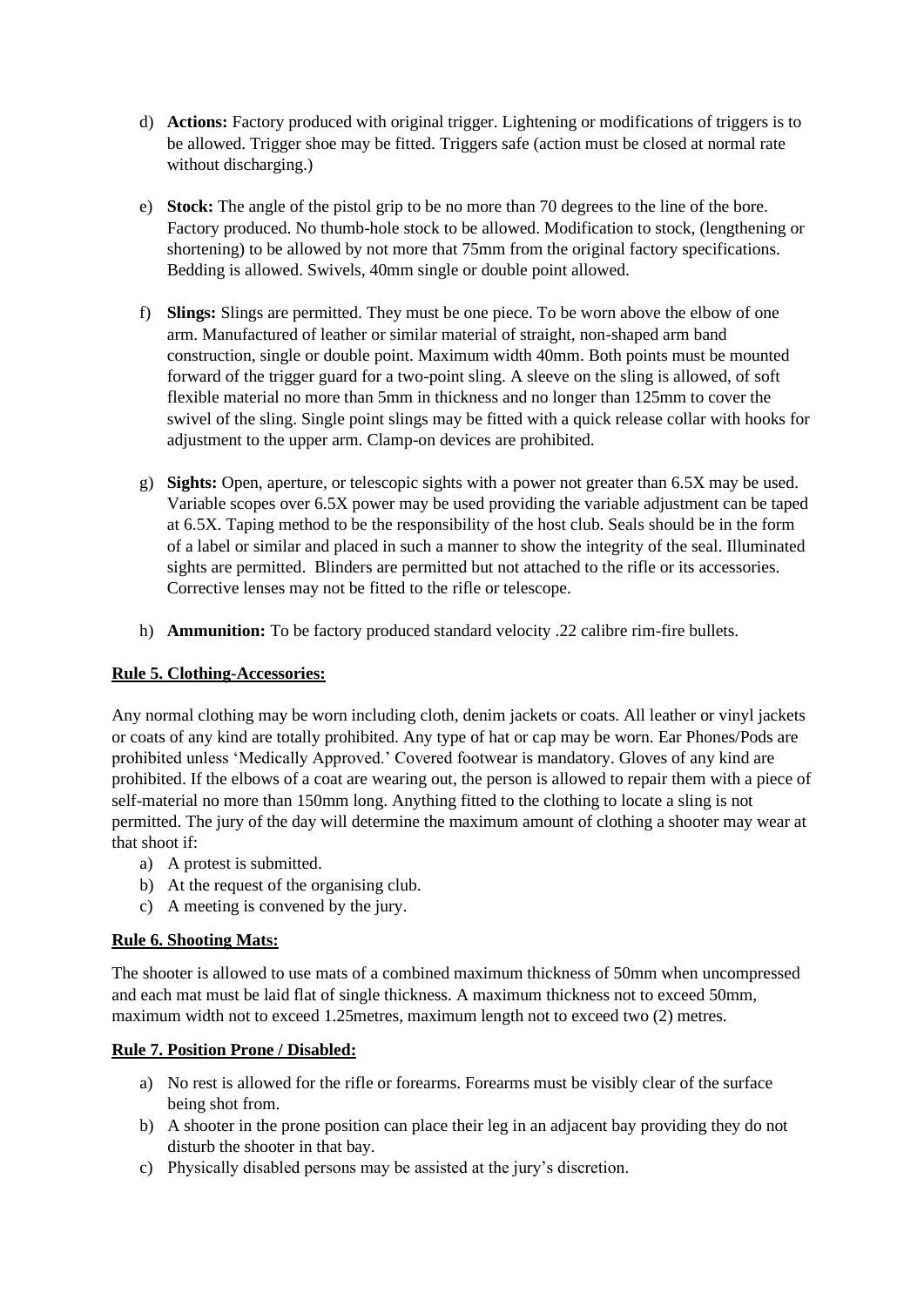d) A silhouette shooting/aid (table) for the disabled must be easily transportable with maximum table size of 700mm x 700mm, with a flat surface covered with regulation matting.

#### **Rule 8. Coaching:**

Coaching or spotting scopes are not allowed during the competition.

#### **Rule 9. Wind Flags:**

Wind Flags are prohibited.

#### **Rule 10. Shots:**

May be loaded singly or by magazine when the order to START is given by the silhouette range officer. At all times other than this, bolts must remain open with magazines and ammunition removed and safety flags inserted.

# **Rule 11. Course of Fire:**

The standard course of fire will be forty (40) shot strings. Each shooter will fire ten (10) shots at each range followed by an alternate detail of shooters who likewise will fire ten (10) shots at each range. Each shooter's course of fire will start from their drawn position.

#### **Rule 12. Order of Shooting the Silhouettes:**

- a) The set of silhouettes must be shot from left to right and must be shot in the correct order.
- b) If a competitor, on their first shot, hits a target other than the first of the set, they must continue to shoot the remaining targets in correct sequence leaving the targets on the left unshot. These will be recorded as a miss.
- c) If a shooter misses a target, they must not fire at that silhouette again. If they do so, the second shot will also be recorded as a miss.
- d) If a shooter shoots another shooter's target, that other shooter will claim the strike, providing that he/she has not fired at that target previously. The recipient must notify the range officer immediately they observe the cross fire on their target and produce their un-fired round. Both shooters must then continue to shoot at their next correct target.
- e) If a shooter should shoot the incorrect target, it will be recorded as a miss. i.e. if the cross fire hits the other shooters target, they must not fire at their own missed target, but must shoot at the next target in the correct sequence.
- f) When the shot leaves the end of the barrel, it is classed as a shot.
- g) In the event of a target being accidentally spun sideways, it should be left and straightened after the four-minute detail. The silhouette range officer is to be notified at the time of it happening and a time limit of one (1) minute per shot be allowed.
- h) If a shooter's target is accidently knocked down before it has been shot at due to a faulty target system or ricochet etc, the shooter may claim the strike.
- i) Definition of a strike. Targets must be laid flat or knocked off their platform.
- j) Targets to be painted white.

#### **Rule 13. Scorers:**

Scorers must be behind the shooters and record every shot fired in the correct order. Scorers are not permitted to speak to the shooter during the event. After the STOP command has been given, the score is to be confirmed by the shooter prior to leaving the mound.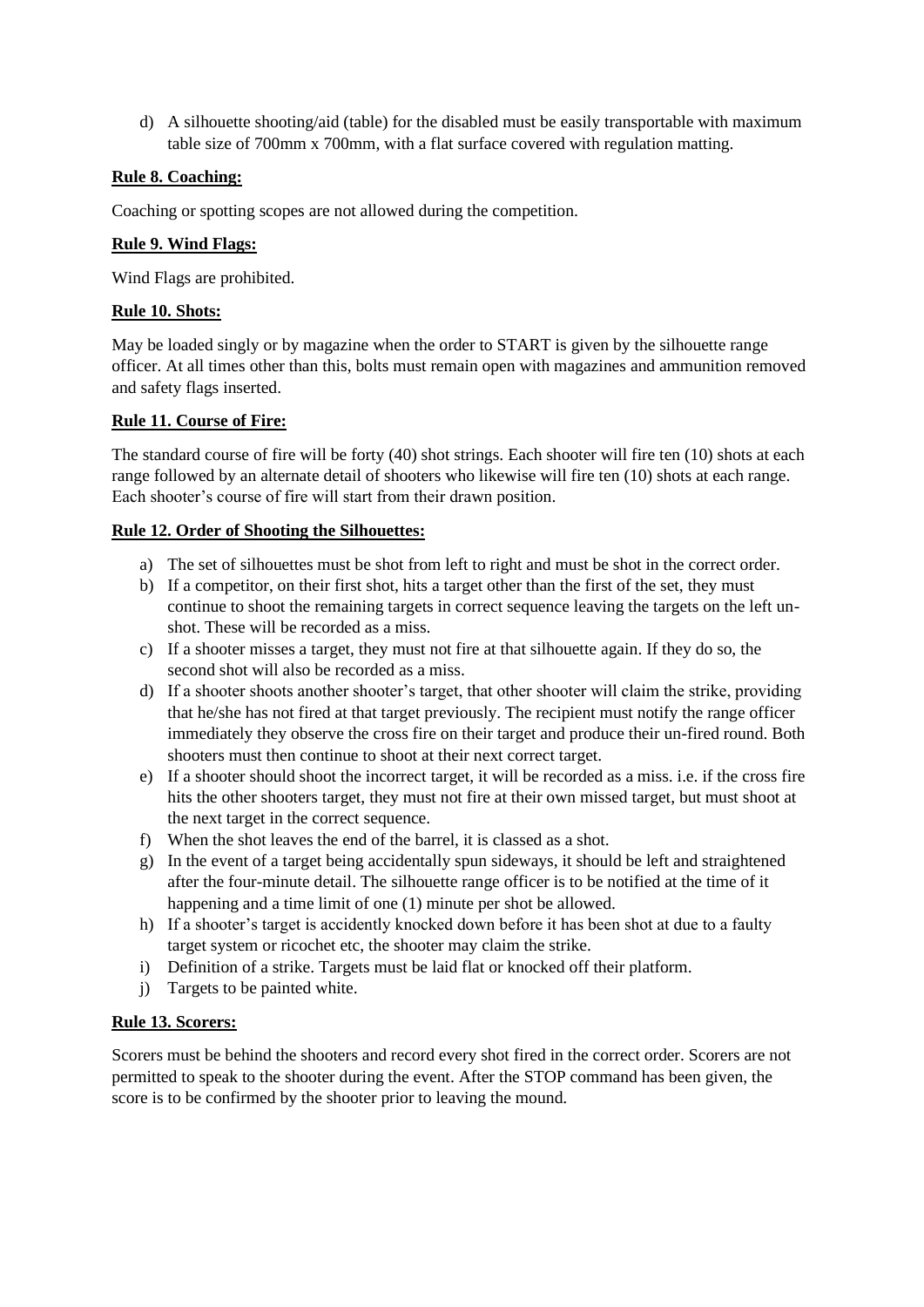#### **Rule 14. Target Specifications – either self-standing or free-standing:**

- a) The master copy of target sizes and base specifications is held by TRA management. Targets for Chickens to be 10mm plate. Pigs, Turkeys and Rams to be 6mm plate (target and Base). For championship shoots, all silhouettes are to be within  $+$  or  $-1.55$ mm of the master copy size.
	- Bases: Rams 100mm x 40mm x 6mm Turkeys 45mm x 40mm x 6mm Pigs 75mm x 40mm x 6mm Chickens 45mm x 40mm x 10mm
- b) Definition of a platform. Maximum width of top surface to be 100mm. The back edge of the silhouette to be aligned with the back edge of the platform.
- c) Target Distances:

Chickens 35 metres Pigs 55 metres Turkeys 70 metres Rams 90 metres

#### **Rule 15. Tie Breaking for Aggregate, and Count-back Procedure:**

- a) Aggregate count backs shall be the number of animals shot down at each individual range, commencing at the longest range.
- b) If still a tie, then go to each individual animal missed, commencing from the first Ram to the last Ram, then through from the first Turkey to the last Turkey, the first pig to the last Pig, the first chicken to the last chicken.
- c) The first miss working from the longest range from number one (1) Ram to the last Ram. The first ram missed is the first to be eliminated and so on, for each individual range.

| e.g., 40 shot match: 0111111111 4th |                                           |
|-------------------------------------|-------------------------------------------|
|                                     | 1011111111 3rd                            |
|                                     | 1101111111 2nd                            |
|                                     | 1111111110 1st                            |
|                                     | 80 shot match: 111101111111111111111 last |
|                                     | 1111111111111111110 first                 |

- d) In the event that the shooters involved, cannot be separated by these means, a sudden death shoot-off will then take place.
- e) A shoot-off will consist of one (1) Ram, one (1) Turkey, one (1) Pig and two (2) chickens at the 90-metre range. After this, if more than one (1) shooter remains, five (5) chickens will be placed at the 90-metre range for each remaining shooter. Repeat the five (5) chickens until resolved.

Example of sudden death – the last shooter in the shoot off would come second. Only the first shooter would eliminate that shooter.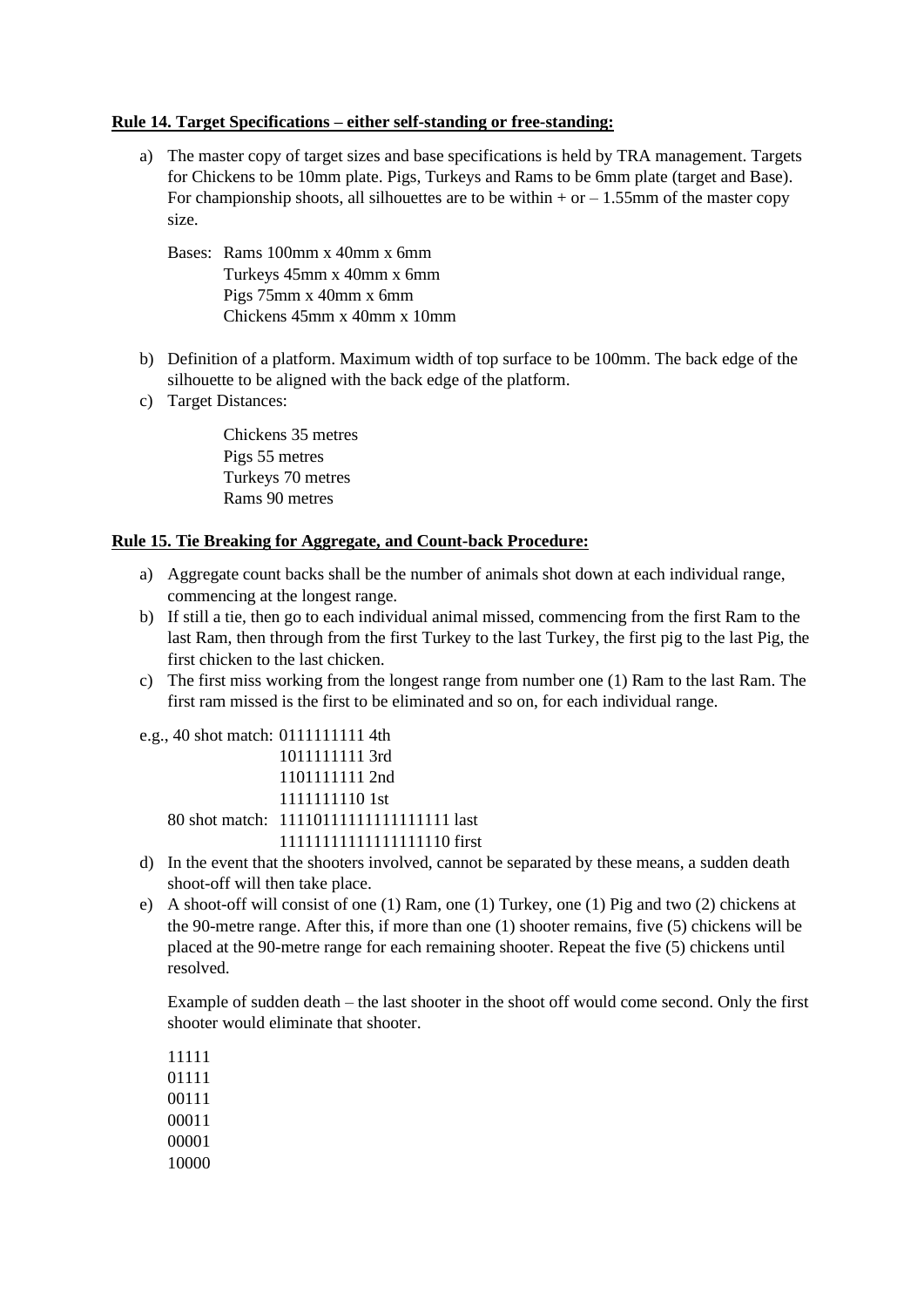#### **Rule 16. Sighting-in Time:**

A sighting-in time of a minimum of 1 hour must be allowed in the program before the competition commences and to be under the control of a qualified silhouette range officer. Each shooter is allowed two (2) 10-minute sighting-in periods. No further sighting-in is allowed after the commencement of the competition.

# **Rule 17. Grading:**

- a) A shooter may be up-graded at any time either by nominating in a higher grade or by shooting the minimum qualifying score for a higher grade three (3) times in the last 5 X 40 shot scores. Shooters can only be down-graded at regrading times which are at the 30th of June and the 30th of December each year. This is calculated by taking an average of the best three (3) scores out of the last 5 X 40 shot scores. As at the 1st of January of each year, all clubs must forward to the grading officer, the last 5 X 40 club scores of each "ungraded" shooter in their club.
- b) New shooters at championship shoots who cannot produce their best two (2) out of three (3) silhouette scores in writing, witnessed by a club official, will automatically be graded in "A" grade until regrading.
	- 'A' Grade 38.5 & above
	- 'B' Grade 35 & under 38.5
	- 'C' Grade 31 & under 35
	- 'D' Grade under 31

# **Rule 18. Disputes – Protests – Penalties:**

- a) All protests and disputes over rules and equipment must be submitted in writing to be adjudicated on by a jury of five (5) qualified silhouette jurors with at least one (1) of the jurors being from the silhouette technical committee.
- b) Shooters will have 15 minutes after final results and placings are posted in which to protest. The posting time should be listed on the result sheet.
- c) The range officer must advise a shooter if they are infringing on rules or safety.
- d) Disqualification is the only penalty. Only a silhouette jury can disqualify a shooter.

# **Rule 19. Championships / Prize Shoots:**

- a) All championship, prize and shield shoots must be under the control of a qualified silhouette range officer who has passed a current silhouette range officer's course as set by the silhouette technical committee.
- b) The range officer may delegate an assistant range officer to help with rifle inspections at the end of a detail.

#### **Rule 20. Range Officers:**

- a) All silhouette jurors and silhouette range officers must hold current silhouette RO licences and be current financial members of TRA
- b) Silhouette range officers and silhouette juror's licences are current for a maximum of five (5) years. After 5 years a short test will be taken before the licence is renewed for another 5 years.
- c) Silhouette range officers must be 18 years old or over.

#### **Rule 21. Special Situations:**

In special situations, rules may be added if not covered by existing rules, subject to Rule 18.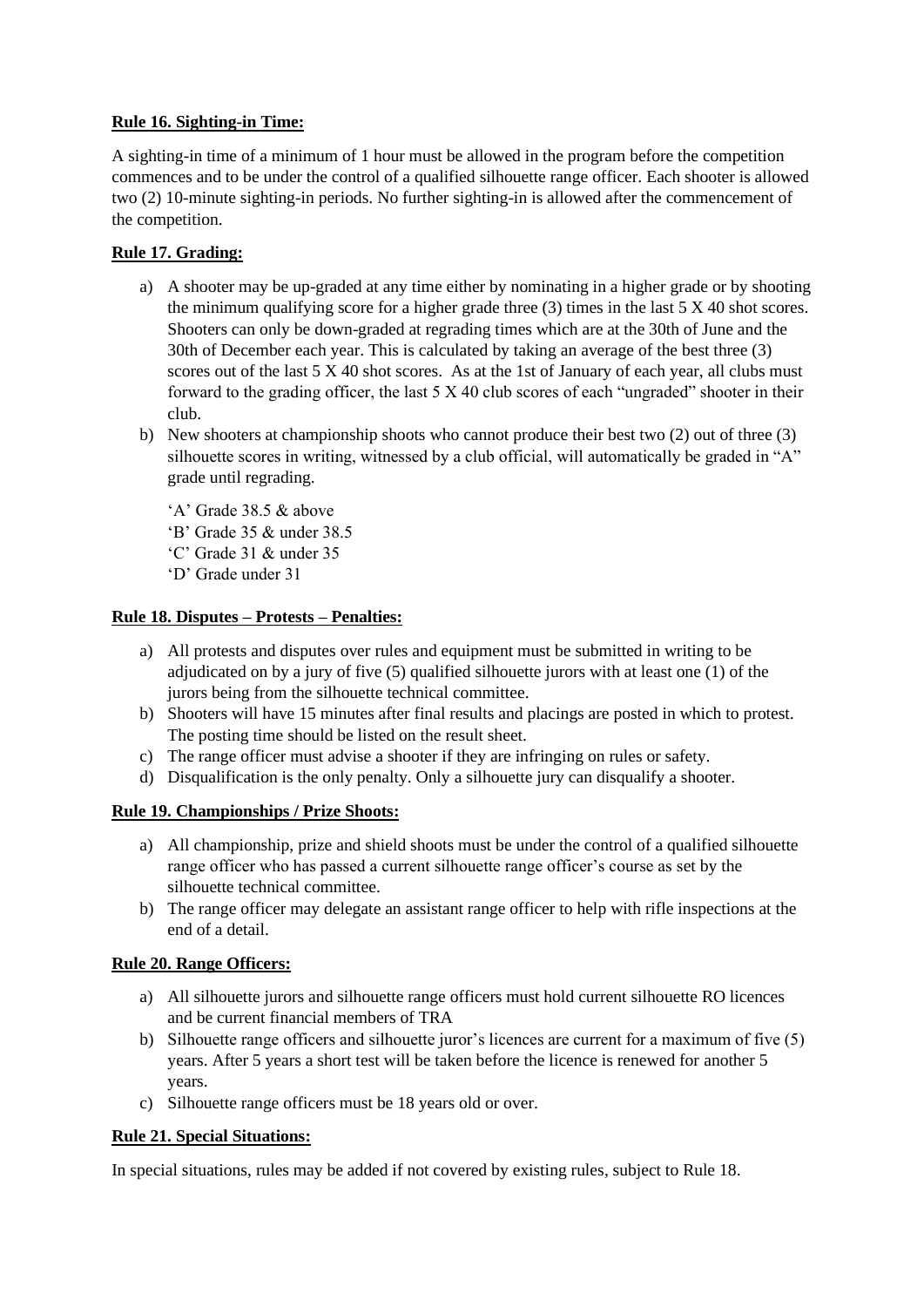# **SUPPLEMENTARY RULES FOR PAPER SILHOUETTES**

\*These rules apply to rifle ranges using paper silhouettes and are to be used in conjunction with TRA Prone Target Silhouette Rules 1 to 21.

\*The reference to "Scorers" during the course of fire of the silhouette match does not apply.

#### \*STANDARD INSTRUCTIONS

As per the Standard Instructions for Paper Silhouettes following Rule 24.

# **Rule 22. Shots on each target and crossfires:**

- a) 10 shots are to shot at each target at each range by way of 2x5 shot strings.
- b) If a competitor notices a crossfire, they are to notify the Range Officer immediately.
- c) If on scoring a target more than 10 shots are found on a target then the Scorer is to check the numbers of shots on the targets of the shooters immediately beside the shooter. If insufficient shots are found on either of these Targets it is deemed that a crossfire has occurred and the shooter will be awarded the highest 10 shots. If no abnormalities are found the shooter is deemed to have overloaded the target and the highest score will be eliminated.
- d) To be deemed a strike the shot must be fully or partially inside of the White area of the Target. Shots that are fully or partially in the white area of the centre circle will be scored as an  $(X)$  and the number of X's at the end of the Match will be used for tie breaking purposes. A .22 calibre gauge to be used by the scorer where necessary.

# **Rule 23. Paper Target Specifications:**

- a) The white area of a paper silhouette target will be the same as the QTS/TRA master copy specification with the addition of an inner centre circle.
- b) Body outline 5mm thick for all ornaments, actual size of silhouette is the white area and the bullet hole must touch this to score a hit.
- c) Inner centre circles dimensions as follows:
	- Chickens centre hit circle 12mm outside diameter. 8mm inside diameter.
	- Pigs centre hit circle 18mm outside diameter. 14mm inside diameter.
	- Turkey centre hit circle 20mm outside diameter and 16mm inside diameter.
	- Ram centre hit circle 29mm outside diameter and 23mm inside diameter.
- d) To score a centre hit the bullet hole must touch the white area of the centre circle.

#### **Rule 24. Tie Breaking Procedure:**

- a) Ties will be determined by the most X's (inner centre circle) shot by each shooter as per Rule 23(d).
- b) If the tie cannot be broken an Aggregate count back will be made from the longest range progressing back to the next longest range until the tie is broken.
- c) If still a tie a shoot off will be conducted by placing a chicken target at the ram range and each shooter firing 5 shots at the target. The shooter with the most strikes will be the winner and other placegetters will be also determined along the same lines. If a tie occurs in the shoot off, X's will be used to determine the winner. If the tie cannot be broken the process is to be repeated until a winner is determined.